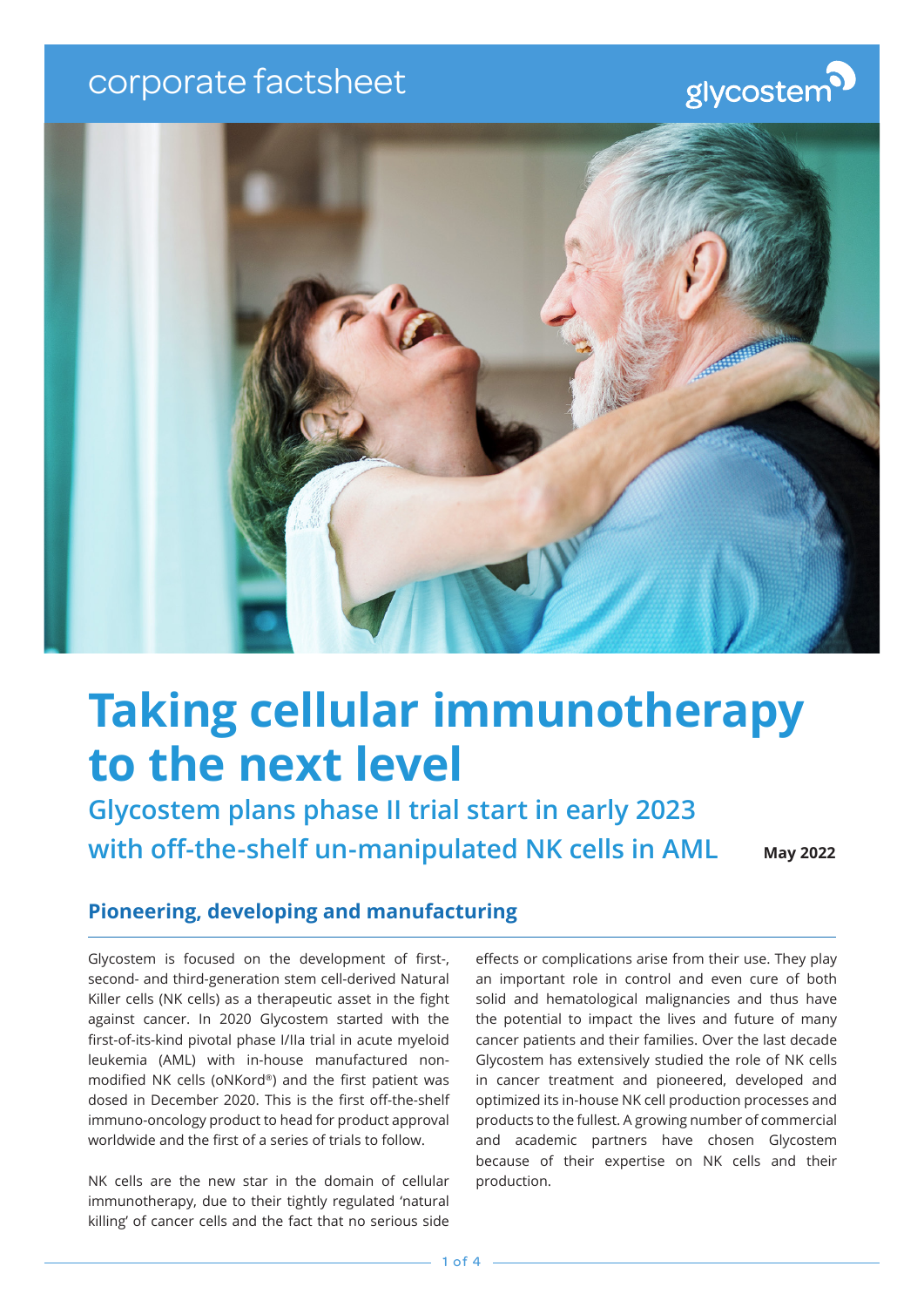

## **oNKord® - non-manipulated NK cells**

oNKord® is Glycostem's first generation allogenic NK cell therapy for hematological indications and solid tumors. Based on umbilical cord blood (UCB) derived CD34+ stem cells oNKord® has many advantages, like:

- oNKord® is allogenic and **off-the-shelf**, readily available with minimum waiting time
- **Safe**: since oNKord<sup>®</sup> does not cause Cytokine Release Syndrome (CRS) and feeder cells are not required
- **cost-effective**: thanks to optimized Cytotoxicity (less cells are needed) and a closed in-house manufacturing system in batches

### **Next generations - CAR-NK and TCR-NK cells**

Chimeric Antigen Receptor (CAR)-engineered NK cells are today one of the most attractive and innovative preclinical candidates in cellular immunotherapy because of their dedicated functionality, tumor targeting, prolonged persistence and fewer side effects compared to current CAR-T treatments. Having invested in the non-manipulated NK cells Glycostem has a wealth of information and experience leading up to this secondgeneration product.

Closed system transduction, two in-licensed and highly interesting and specific targets are the building blocks to releasing pre-clinical data late-2021 are on target. Glycostem is also researching T-cell receptor expression on NK cells for which proof of feasibility is available.

# **GMP licensed manufacturing platform**

Our proprietary processes and closed in-house production system for allogeneic cellular products allows us to select and significantly increase the number of NK and CAR-NK cells (up to 50,000-fold in one production run from starting material) without the need for feeder cells. Glycostem obtained its GMP license in June 2019 and received the certificated in inspection November 2021.

Glycostem has invested many resources to achieve:

- Feeder-cell free cell expansion process; easier regulatory approval process saving time and quicker access to treatment for patients
- Closed system; contamination physically impossible and operating a very cost-effective level (class C/D vs open system class A/B)
- A manufacturing system for non-manipulated and manipulated NK cells; high synergy at cost effective levels
- Ongoing upscaling of our manufacturing process allowing a significant increase of the number of patients to be treated from one unit of umbilical cord blood (UCB)

| 1 unit of UCB | <b>Cell yield</b>            | oNKord <sup>®</sup><br>3 billion NK<br>cells per<br>treatment | <b>CAR-NK</b><br>600 million<br><b>CAR-NK cells</b><br>per treatment |  |  |
|---------------|------------------------------|---------------------------------------------------------------|----------------------------------------------------------------------|--|--|
| <b>Now</b>    | 20 to 25 billion<br>NK cells | 5 to 8 patients                                               | 20 to 25<br>patients                                                 |  |  |
| 2 years' time | 60 to 75 billion<br>NK cells | 15 to 24<br>patients                                          | 60 to 75<br>patients                                                 |  |  |

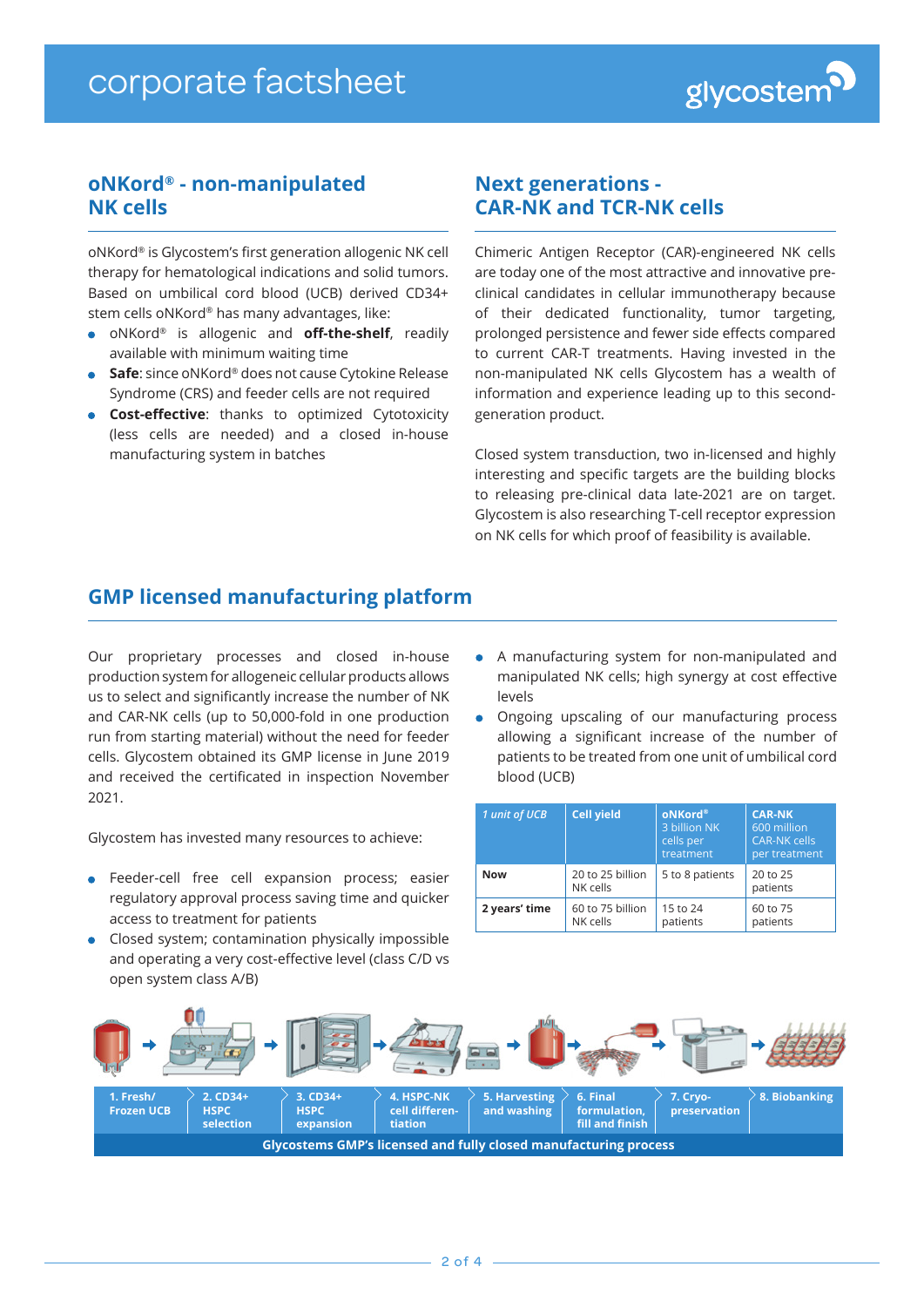

# **Clinical strategy**

Glycostem initaited oNKord® clinical trial in AML (WiNK study) patient in December 2020. The trial will take place in 5 European countries with the possible addition of a US trial center for the pivotal part of the trial.

After pre-IND discussions with the FDA, Glycostem is fully aware of the minor changed between Europe and and US regulations.

As a next step, we are focusing on the development of our unique CAR-NK products, and preparing for preclinical testing. We expect to initiate phase I trials by early 2023. As a third-generation product Glycostem is working on TCR-NK products which may be around one year after the phase I CAR-NK trial. Above sequence is finely timed allowing Glycostem to develop increasingly complex forms of cancer treatment while building operational experience and conducting the data necessary for worldwide submissions.

# **Pipeline**

| <b>Therapy</b>      | <b>Product</b> | <b>Indication</b>     | Cell    | <b>Development</b> | <b>Pre-clinical</b> | <b>Phase I</b> | <b>Phase II</b> | <b>Phase III</b> | <b>Market</b><br>Intro-<br>duction | <b>Partner</b>            |
|---------------------|----------------|-----------------------|---------|--------------------|---------------------|----------------|-----------------|------------------|------------------------------------|---------------------------|
| oN<br>cord          | GTA002         | AML / MM              | NK cell |                    |                     |                |                 |                  | 2024                               | JP: inno.N;<br>KR: inno.N |
|                     |                | Solid Tumors          |         |                    |                     |                |                 |                  |                                    | Glycostem                 |
| viveNK <sup>-</sup> | GTA102         | Colon cancer          | CAR-NK  |                    |                     |                |                 |                  | <b>TBA</b>                         | Glycostem                 |
|                     | GTA103         | Glioblastoma          |         |                    |                     |                |                 |                  |                                    | inno.N                    |
|                     | GTA104         | Other solid<br>tumors |         |                    |                     |                |                 |                  |                                    | inno.N                    |
|                     | GTA201         | N/D                   | TCR-NK  |                    |                     |                |                 |                  |                                    | Glycostem                 |